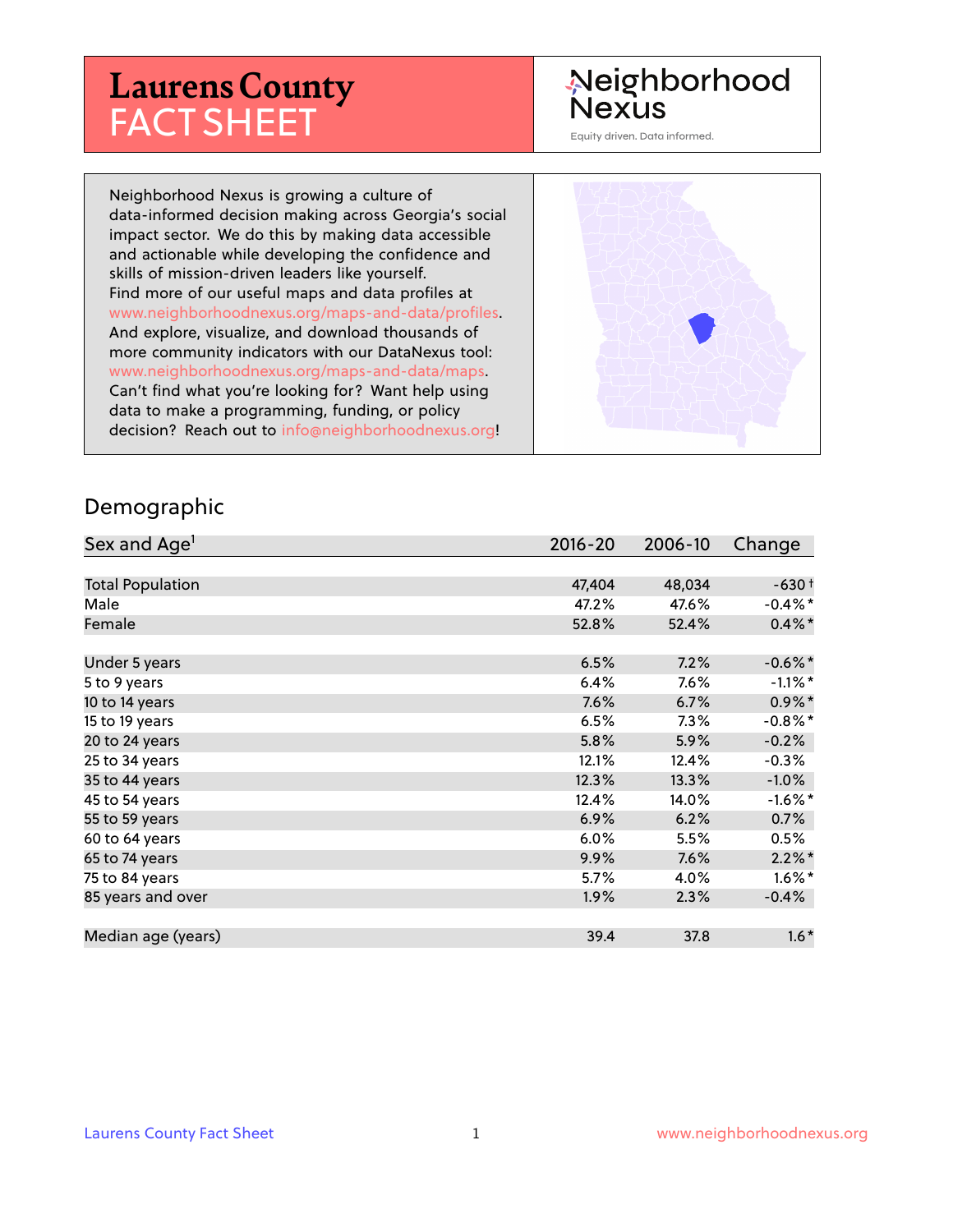# Demographic, continued...

| Race <sup>2</sup>                                            | $2016 - 20$ | 2006-10 | Change    |
|--------------------------------------------------------------|-------------|---------|-----------|
| <b>Total population</b>                                      | 47,404      | 48,034  | $-630+$   |
| One race                                                     | 99.1%       | 99.1%   | 0.0%      |
| White                                                        | 57.8%       | 61.5%   | $-3.7%$ * |
| <b>Black or African American</b>                             | 37.6%       | 35.6%   | $2.0\%$ * |
| American Indian and Alaska Native                            | 0.2%        | 0.2%    | 0.0%      |
| Asian                                                        | 1.1%        | 1.1%    | 0.0%      |
| Native Hawaiian and Other Pacific Islander                   | 0.0%        | 0.0%    | 0.0%      |
| Some other race                                              | 2.4%        | 0.7%    | $1.7\%$ * |
| Two or more races                                            | 0.9%        | 0.9%    | $-0.0%$   |
| Race alone or in combination with other race(s) <sup>3</sup> | $2016 - 20$ | 2006-10 | Change    |
| Total population                                             | 47,404      | 48,034  | $-630+$   |
| White                                                        | 58.4%       | 62.1%   | $-3.7%$ * |
| <b>Black or African American</b>                             | 38.3%       | 36.1%   | $2.2\%$ * |
| American Indian and Alaska Native                            | 0.4%        | 0.5%    | $-0.0%$   |
| Asian                                                        | 1.2%        | 1.4%    | $-0.2%$   |
| Native Hawaiian and Other Pacific Islander                   | 0.1%        | 0.0%    | $0.0\%$   |
| Some other race                                              | 2.6%        | 0.9%    | $1.7\%$ * |
| Hispanic or Latino and Race <sup>4</sup>                     | $2016 - 20$ | 2006-10 | Change    |
| <b>Total population</b>                                      | 47,404      | 48,034  | $-630+$   |
| Hispanic or Latino (of any race)                             | 2.7%        | 2.2%    | $0.6%$ +  |
| Not Hispanic or Latino                                       | 97.3%       | 97.8%   | $-0.6%$ † |
| White alone                                                  | 56.7%       | 60.2%   | $-3.5%$ * |
| Black or African American alone                              | 37.6%       | 35.6%   | $2.0\%$ * |
| American Indian and Alaska Native alone                      | 0.2%        | 0.2%    | 0.0%      |
| Asian alone                                                  | 1.1%        | 1.0%    | 0.1%      |
| Native Hawaiian and Other Pacific Islander alone             | 0.0%        | 0.0%    | 0.0%      |
| Some other race alone                                        | 1.0%        | 0.1%    | $0.9\% *$ |
| Two or more races                                            | 0.7%        | 0.7%    | $-0.0%$   |
| U.S. Citizenship Status <sup>5</sup>                         | $2016 - 20$ | 2006-10 | Change    |
| Foreign-born population                                      | 981         | 997     | $-16$     |
| Naturalized U.S. citizen                                     | 43.8%       | 53.9%   | $-10.0%$  |
| Not a U.S. citizen                                           | 56.2%       | 46.1%   | 10.0%     |
| Citizen, Voting Age Population <sup>6</sup>                  | $2016 - 20$ | 2006-10 | Change    |
|                                                              |             |         |           |
| Citizen, 18 and over population                              | 35,347      | 35,103  | 244       |
| Male                                                         | 45.8%       | 46.7%   | $-0.9%$ * |
| Female                                                       | 54.2%       | 53.3%   | $0.9\%$ * |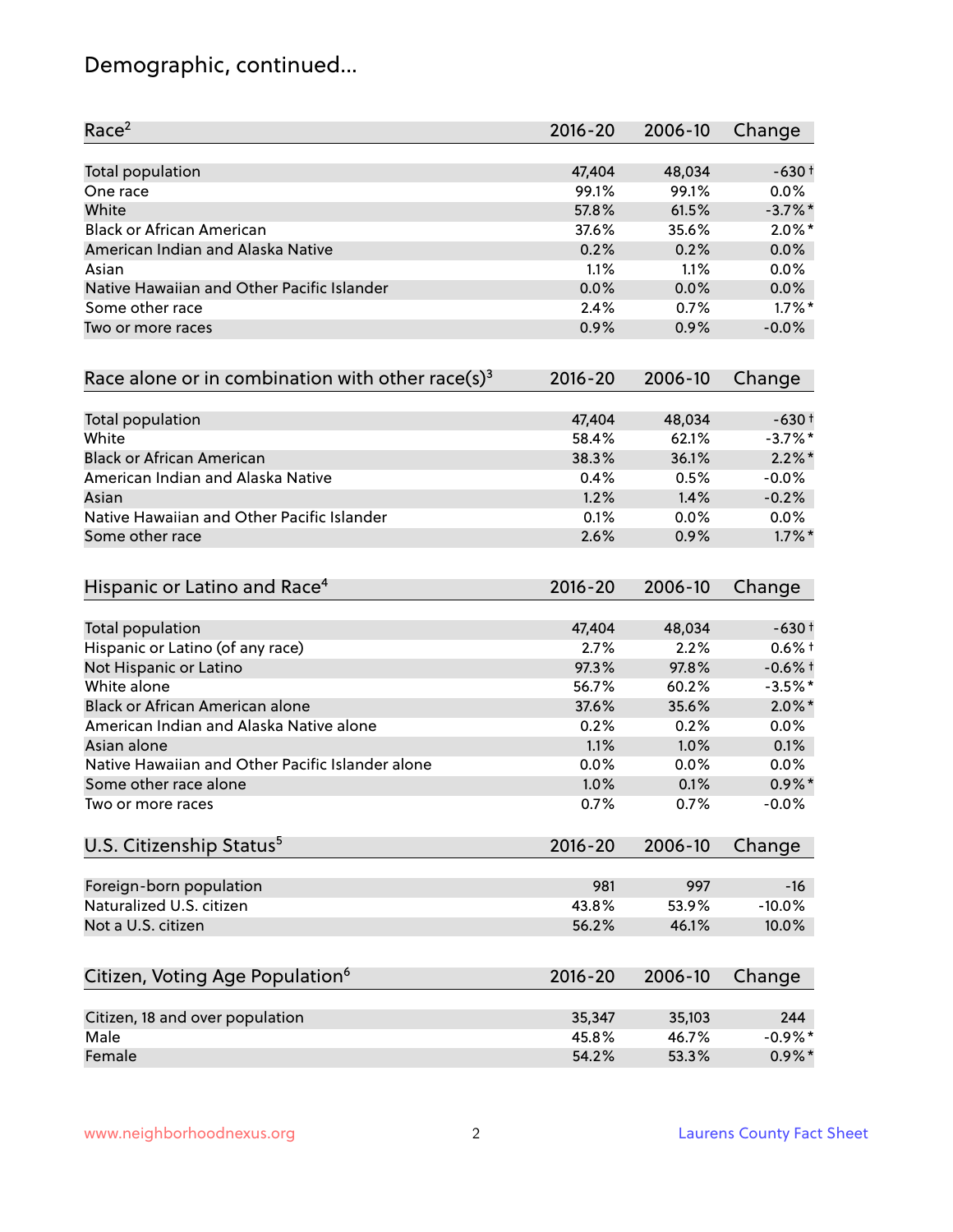#### Economic

| Income <sup>7</sup>                                 | $2016 - 20$ | 2006-10 | Change     |
|-----------------------------------------------------|-------------|---------|------------|
|                                                     |             |         |            |
| All households                                      | 17,159      | 17,669  | $-510$     |
| Less than \$10,000                                  | 11.7%       | 13.4%   | $-1.6%$    |
| \$10,000 to \$14,999                                | 9.6%        | 7.4%    | $2.3\%$ *  |
| \$15,000 to \$24,999                                | 13.2%       | 13.9%   | $-0.7%$    |
| \$25,000 to \$34,999                                | 10.2%       | 11.2%   | $-1.0%$    |
| \$35,000 to \$49,999                                | 15.3%       | 15.2%   | 0.1%       |
| \$50,000 to \$74,999                                | 14.9%       | 18.9%   | $-4.0\%$ * |
| \$75,000 to \$99,999                                | 9.4%        | 9.1%    | 0.3%       |
| \$100,000 to \$149,999                              | 9.5%        | 6.9%    | $2.7\%$ *  |
| \$150,000 to \$199,999                              | 2.7%        | 2.3%    | 0.4%       |
| \$200,000 or more                                   | 3.4%        | 1.9%    | $1.5\%$ *  |
| Median household income (dollars)                   | 39,476      | 38,280  | 1,196      |
| Mean household income (dollars)                     | 61,056      | 50,556  | 10,500*    |
| With earnings                                       | 67.3%       | 72.0%   | $-4.7%$ *  |
| Mean earnings (dollars)                             | 60,675      | 55,704  | 4,971*     |
| <b>With Social Security</b>                         | 39.2%       | 32.9%   | $6.3\%$ *  |
| Mean Social Security income (dollars)               | 17,229      | 13,338  | 3,891*     |
| With retirement income                              | 20.8%       | 15.7%   | $5.2\%$ *  |
| Mean retirement income (dollars)                    | 25,567      | 20,947  | $4,621*$   |
| With Supplemental Security Income                   | 4.7%        | 4.2%    | 0.5%       |
| Mean Supplemental Security Income (dollars)         | 9,655       | 7,544   | $2,111*$   |
| With cash public assistance income                  | 3.4%        | 1.4%    | $2.0\%$ *  |
| Mean cash public assistance income (dollars)        | 1,442       | 3,076   | $-1,634*$  |
| With Food Stamp/SNAP benefits in the past 12 months | 20.5%       | 13.8%   | $6.7%$ *   |
|                                                     |             |         |            |
| Families                                            | 11,513      | 12,215  | $-702*$    |
| Less than \$10,000                                  | 7.4%        | 8.9%    | $-1.4%$    |
| \$10,000 to \$14,999                                | 8.6%        | 4.9%    | $3.7\%$ *  |
| \$15,000 to \$24,999                                | 7.7%        | 12.0%   | $-4.3\%$ * |
| \$25,000 to \$34,999                                | 10.8%       | 11.1%   | $-0.3%$    |
| \$35,000 to \$49,999                                | 16.3%       | 16.4%   | $-0.1%$    |
| \$50,000 to \$74,999                                | 17.8%       | 19.9%   | $-2.1%$    |
| \$75,000 to \$99,999                                | 11.2%       | 12.0%   | $-0.8%$    |
| \$100,000 to \$149,999                              | 11.5%       | $9.3\%$ | 2.2%       |
| \$150,000 to \$199,999                              | 3.9%        | 3.2%    | 0.7%       |
| \$200,000 or more                                   | 4.7%        | 2.4%    | $2.3\%$ *  |
| Median family income (dollars)                      | 48,960      | 46,466  | 2,494      |
| Mean family income (dollars)                        | 73,667      | 59,098  | 14,569*    |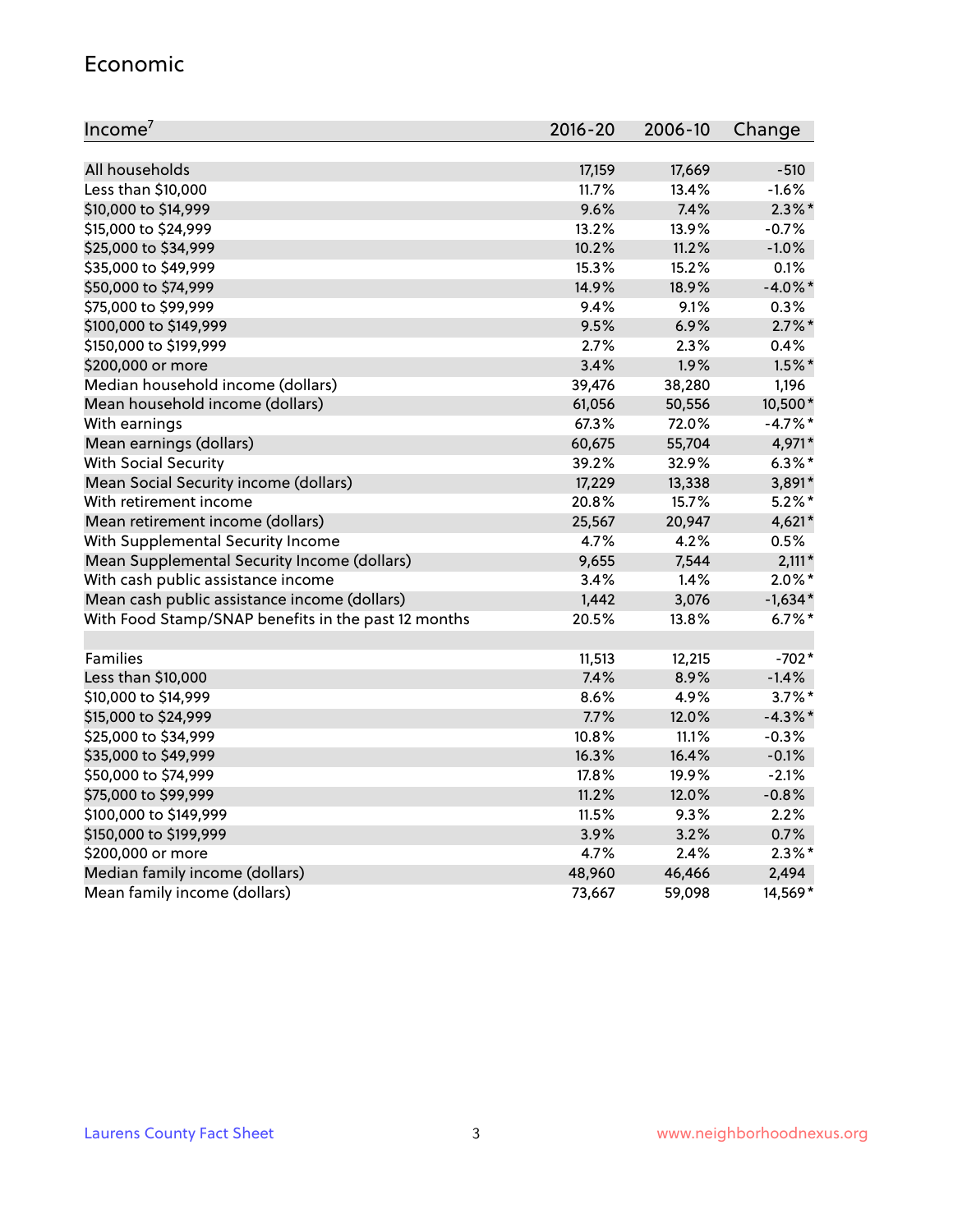### Economic, continued...

| Income, continued <sup>8</sup>                           | $2016 - 20$ | 2006-10 | Change    |
|----------------------------------------------------------|-------------|---------|-----------|
|                                                          |             |         |           |
| Nonfamily households                                     | 5,646       | 5,454   | 192       |
| Median nonfamily income (dollars)                        | 18,754      | 19,118  | $-364$    |
| Mean nonfamily income (dollars)                          | 31,300      | 29,082  | 2,218     |
|                                                          |             |         |           |
| Median earnings for workers (dollars)                    | 28,453      | 26,594  | 1,859*    |
| Median earnings for male full-time, year-round workers   | 43,175      | 37,236  | 5,939*    |
| (dollars)                                                |             |         |           |
| Median earnings for female full-time, year-round workers | 30,347      | 27,406  | $2,941*$  |
| (dollars)                                                |             |         |           |
|                                                          |             |         |           |
| Per capita income (dollars)                              | 23,694      | 19,387  | 4,307*    |
|                                                          |             |         |           |
| Families and People Below Poverty Level <sup>9</sup>     | $2016 - 20$ | 2006-10 | Change    |
|                                                          |             |         |           |
| <b>All families</b>                                      | 20.6%       | 16.8%   | $3.8\%$ * |
| With related children under 18 years                     | 30.0%       | 24.2%   | 5.9%*     |
| With related children under 5 years only                 | 24.2%       | 21.9%   | 2.3%      |
| Married couple families                                  | 11.4%       | 6.6%    | 4.8%*     |
| With related children under 18 years                     | 15.3%       | 6.8%    | 8.5%*     |
| With related children under 5 years only                 | 5.7%        | 3.3%    | 2.4%      |
| Families with female householder, no husband present     | 42.4%       | 42.5%   | $-0.1%$   |
| With related children under 18 years                     | 50.7%       | 49.1%   | 1.6%      |
| With related children under 5 years only                 | 51.5%       | 54.4%   | $-2.9%$   |
|                                                          |             |         |           |
| All people                                               | 26.3%       | 21.0%   | $5.3\%$ * |
| Under 18 years                                           | 36.6%       | 28.7%   | $7.9\%*$  |
| Related children under 18 years                          | 36.5%       | 28.2%   | $8.3\%$ * |
| Related children under 5 years                           | 42.0%       | 28.1%   | 14.0%*    |
| Related children 5 to 17 years                           | 34.6%       | 28.3%   | $6.3\%$ * |
| 18 years and over                                        | 22.9%       | 18.2%   | 4.7%*     |
| 18 to 64 years                                           | 23.6%       | 17.8%   | $5.8\%$ * |
| 65 years and over                                        | 20.5%       | 19.9%   | 0.7%      |
| People in families                                       | 23.9%       | 18.1%   | $5.8\%$ * |
| Unrelated individuals 15 years and over                  | 37.7%       | 36.0%   | 1.7%      |
|                                                          |             |         |           |
| Non-Hispanic white people                                | 18.8%       | 11.6%   | $7.2\%$ * |
| Black or African-American people                         | 35.9%       | 36.7%   | $-0.8%$   |
| Asian people                                             | 32.3%       | 4.8%    | 27.5%*    |
| Hispanic or Latino people                                | 36.0%       | 35.0%   | 1.0%      |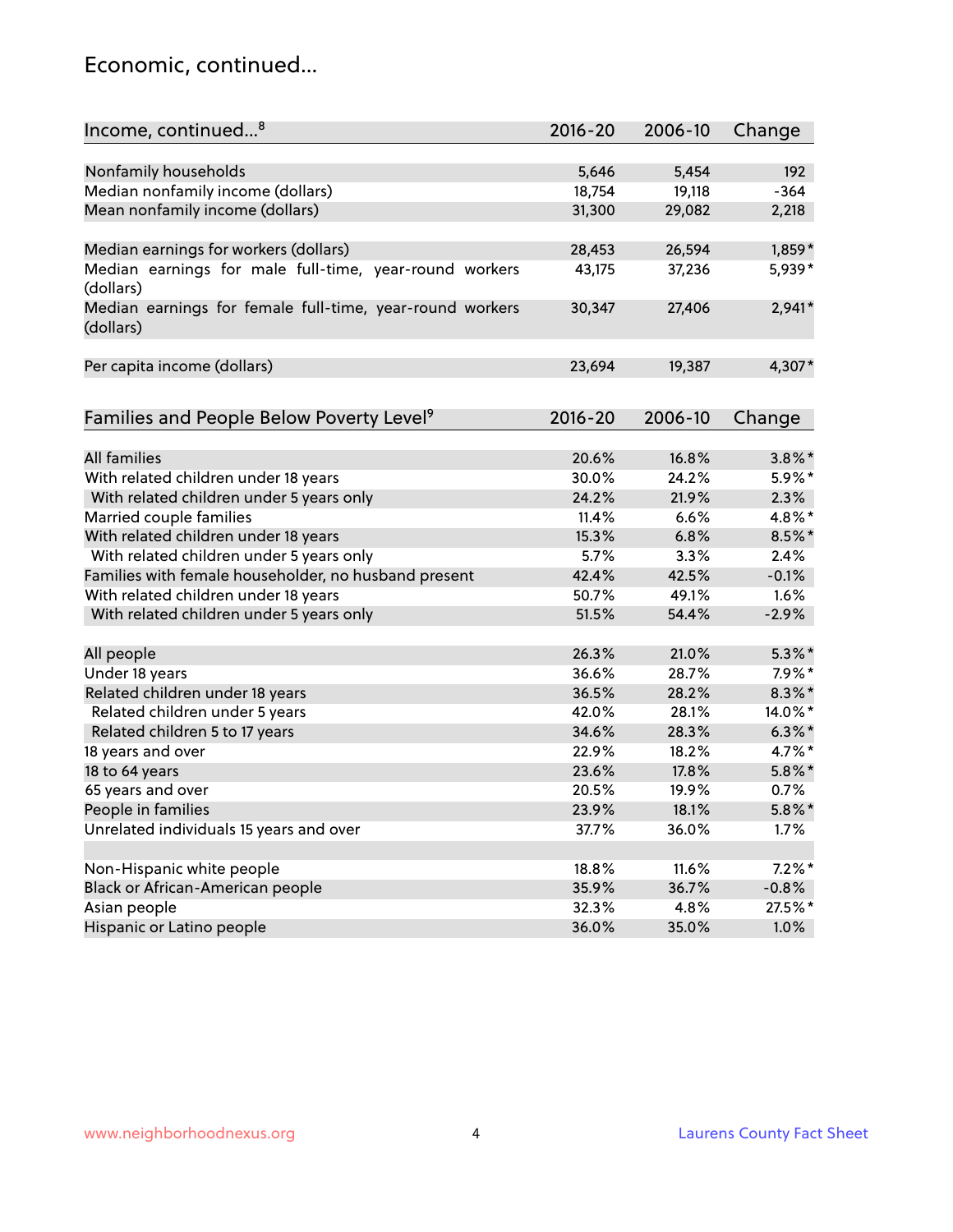# Employment

| Employment Status <sup>10</sup>                                                               | 2010        | 2020    | Change     |
|-----------------------------------------------------------------------------------------------|-------------|---------|------------|
| In Labor Force                                                                                | 19,367      | 20,599  | 20,599     |
| <b>Unemployment Rate</b>                                                                      | 6.7%        | 13.2%   | $-6.5%$    |
| Industry <sup>11</sup>                                                                        | $2016 - 20$ | 2006-10 | Change     |
| Civilian employed population 16 years and over                                                | 17,939      | 19,608  | $-1,669*$  |
| Agriculture, forestry, fishing and hunting, and mining                                        | 2.1%        | 1.3%    | $0.9\%*$   |
| Construction                                                                                  | 6.7%        | 8.1%    | $-1.4%$    |
| Manufacturing                                                                                 | 10.8%       | 16.3%   | $-5.6\%$ * |
| Wholesale trade                                                                               | 1.4%        | 2.4%    | $-1.0\%$ * |
| Retail trade                                                                                  | 13.7%       | 12.3%   | 1.4%       |
| Transportation and warehousing, and utilities                                                 | 6.8%        | 5.4%    | 1.4%       |
| Information                                                                                   | 1.4%        | 1.0%    | 0.3%       |
| Finance and insurance, and real estate and rental and leasing                                 | 3.2%        | 3.9%    | $-0.7%$    |
| Professional, scientific, and management, and administrative<br>and waste management services | 5.1%        | 5.8%    | $-0.7%$    |
| Educational services, and health care and social assistance                                   | 26.6%       | 24.8%   | 1.8%       |
| Arts, entertainment, and recreation, and accommodation and<br>food services                   | 9.5%        | 7.4%    | $2.1\%$ *  |
| Other services, except public administration                                                  | 5.4%        | 4.2%    | 1.2%       |
| <b>Public administration</b>                                                                  | 7.3%        | 7.0%    | 0.2%       |
| Occupation <sup>12</sup>                                                                      | $2016 - 20$ | 2006-10 | Change     |
|                                                                                               |             |         |            |
| Civilian employed population 16 years and over                                                | 17,939      | 19,608  | $-1,669*$  |
| Management, business, science, and arts occupations                                           | 31.5%       | 27.2%   | 4.4%*      |
| Service occupations                                                                           | 18.4%       | 17.3%   | 1.1%       |
| Sales and office occupations                                                                  | 20.3%       | 24.6%   | $-4.3%$ *  |
| Natural<br>resources,<br>construction,<br>and<br>maintenance<br>occupations                   | 10.8%       | 11.7%   | $-0.9%$    |
| Production, transportation, and material moving occupations                                   | 19.0%       | 19.4%   | $-0.3%$    |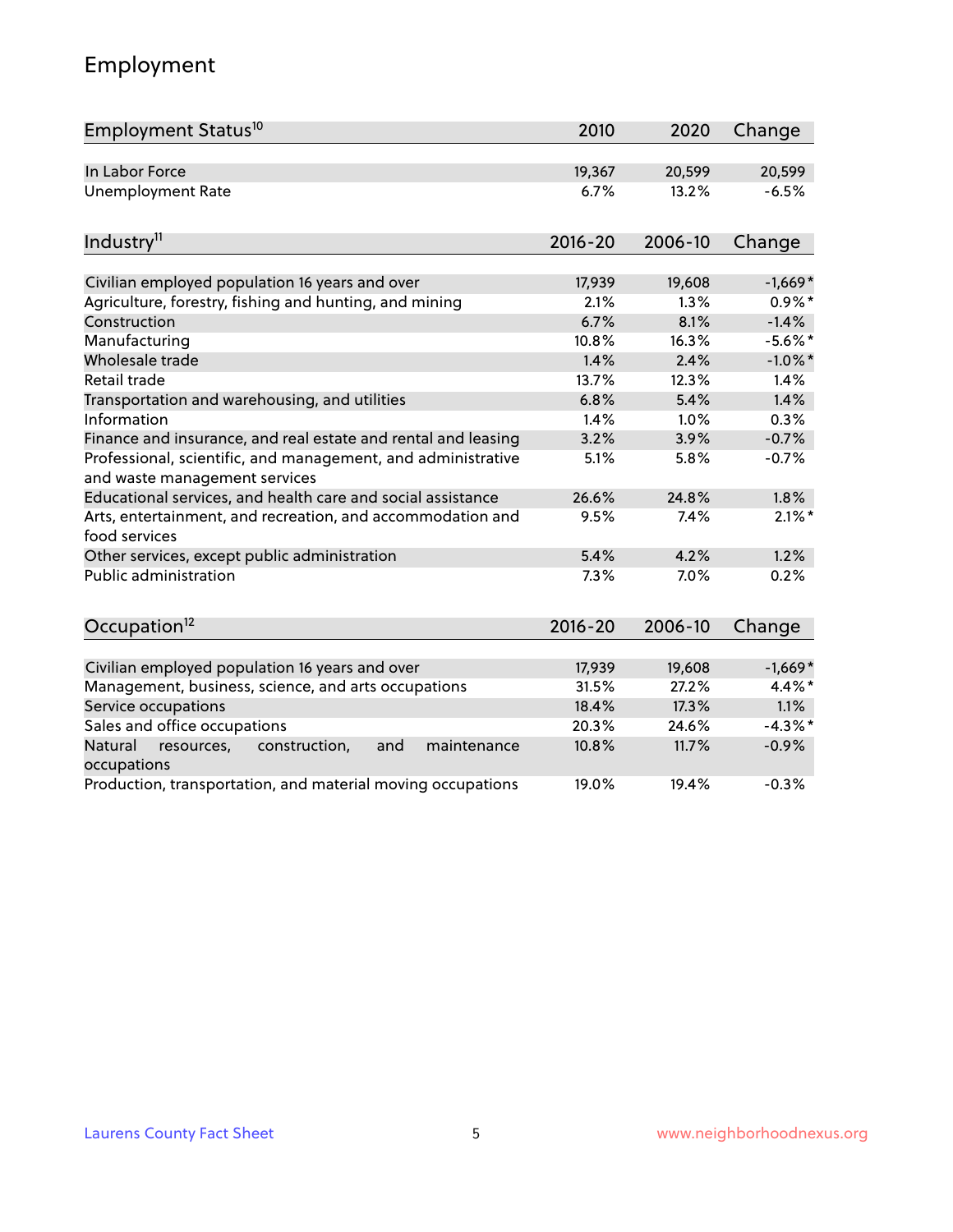# Employment, continued...

| Class of Worker <sup>13</sup>                          | $2016 - 20$ | 2006-10 | Change     |
|--------------------------------------------------------|-------------|---------|------------|
| Civilian employed population 16 years and over         | 17,939      | 19,608  | $-1,669*$  |
| Private wage and salary workers                        | 78.2%       | 72.1%   | $6.1\%$ *  |
| Government workers                                     | 17.4%       | 21.2%   | $-3.8\%$ * |
| Self-employed in own not incorporated business workers | 4.3%        | 6.4%    | $-2.1\%$ * |
| <b>Unpaid family workers</b>                           | 0.1%        | 0.3%    | $-0.2%$    |
| Job Flows <sup>14</sup>                                | 2019        | 2010    | Change     |
| Total Jobs in county                                   | 19,480      | 18,768  | 712        |
| Held by residents of county                            | 51.4%       | 57.1%   | $-5.8%$    |
| Held by non-residents of county                        | 48.6%       | 42.9%   | 5.8%       |
|                                                        |             |         |            |
| Jobs by Industry Sector <sup>15</sup>                  | 2019        | 2010    | Change     |
| Total Jobs in county                                   | 19,480      | 18,768  | 712        |
| <b>Goods Producing sectors</b>                         | 20.8%       | 19.6%   | 1.1%       |
| Trade, Transportation, and Utilities sectors           | 17.1%       | 18.3%   | $-1.2%$    |
| All Other Services sectors                             | 62.2%       | 62.1%   | 0.1%       |
|                                                        |             |         |            |
| Total Jobs in county held by county residents          | 10,003      | 10,724  | $-721$     |
| <b>Goods Producing sectors</b>                         | 22.9%       | 21.3%   | 1.6%       |
| Trade, Transportation, and Utilities sectors           | 14.2%       | 14.7%   | $-0.5%$    |
| All Other Services sectors                             | 62.9%       | 64.0%   | $-1.1%$    |
| Jobs by Earnings <sup>16</sup>                         | 2019        | 2010    | Change     |
|                                                        |             |         |            |
| Total Jobs in county                                   | 19,480      | 18,768  | 712        |
| Jobs with earnings \$1250/month or less                | 25.8%       | 29.4%   | $-3.6%$    |
| Jobs with earnings \$1251/month to \$3333/month        | 38.0%       | 44.7%   | $-6.7%$    |
| Jobs with earnings greater than \$3333/month           | 36.3%       | 25.9%   | 10.3%      |
| Total Jobs in county held by county residents          | 10,003      | 10,724  | $-721$     |
| Jobs with earnings \$1250/month or less                | 26.0%       | 29.1%   | $-3.1%$    |
| Jobs with earnings \$1251/month to \$3333/month        | 36.3%       | 43.8%   | $-7.5\%$   |
| Jobs with earnings greater than \$3333/month           | 37.6%       | 27.0%   | 10.6%      |
| Jobs by Age of Worker <sup>17</sup>                    | 2019        | 2010    | Change     |
|                                                        |             |         |            |
| Total Jobs in county                                   | 19,480      | 18,768  | 712        |
| Jobs with workers age 29 or younger                    | 20.8%       | 21.6%   | $-0.8%$    |
| Jobs with workers age 30 to 54                         | 55.8%       | 60.0%   | $-4.1%$    |
| Jobs with workers age 55 or older                      | 23.3%       | 18.4%   | 4.9%       |
| Total Jobs in county held by county residents          | 10,003      | 10,724  | $-721$     |
| Jobs with workers age 29 or younger                    | 19.3%       | 19.3%   | 0.0%       |
| Jobs with workers age 30 to 54                         | 55.7%       | 60.7%   | $-5.0%$    |
| Jobs with workers age 55 or older                      | 25.0%       | 20.0%   | 5.0%       |
|                                                        |             |         |            |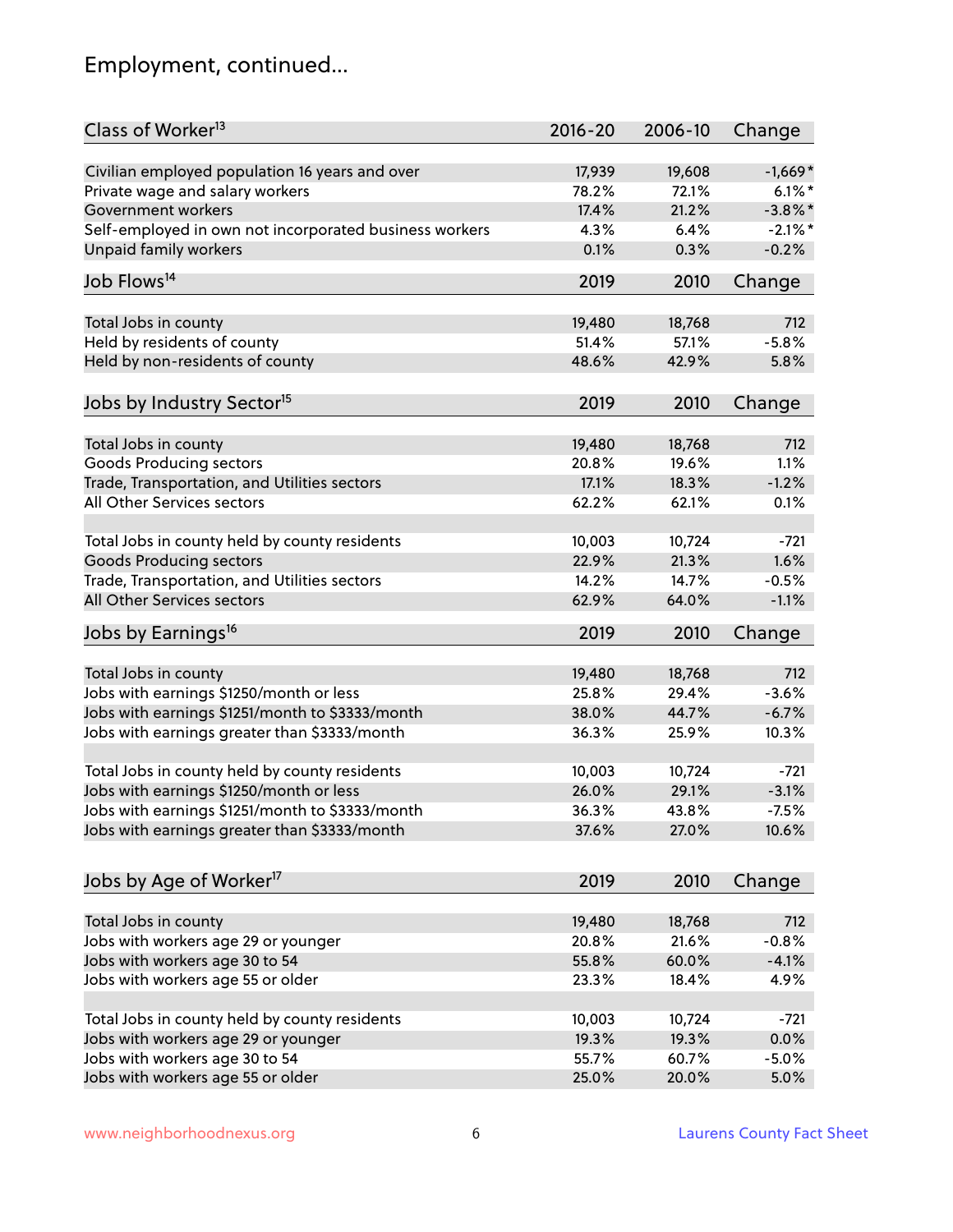#### Education

| Early Learning <sup>18</sup>                        |             |         | 2022       |
|-----------------------------------------------------|-------------|---------|------------|
| Licensed Capacity of Early Learning Centers         |             |         | 1,310      |
| Licenced capacity per 1,000 children ages 0-4       |             |         | 418.7      |
| School Enrollment <sup>19</sup>                     | 2022        | 2010    | Change     |
|                                                     |             |         |            |
| <b>Enrolled in Public School</b>                    | 8,754       | 9,489   | $-735$     |
| White                                               | 47.2%       | 50.0%   | $-2.8%$    |
| <b>Black or African-American</b>                    | 44.8%       | 44.8%   | 0.0%       |
| Asian                                               | 0.9%        | 0.5%    | 0.4%       |
| Native American                                     | 0.1%        | 0.0%    | 0.1%       |
| Pacific Islander                                    | 0.1%        | 0.0%    | 0.0%       |
| <b>Biracial or Multi-Racial</b>                     | 2.8%        | 1.7%    | 1.1%       |
| Hispanic or Latino                                  | 4.1%        | 2.5%    | 1.7%       |
| Georgia Milestones: 3rd Grade Reading <sup>20</sup> |             |         | 2019       |
|                                                     |             |         |            |
| Number of Students Tested                           |             |         | 651        |
| Proficient or Distinguished                         |             |         | 42.9%      |
| Georgia Milestones: 8th Grade Math <sup>21</sup>    |             |         | 2019       |
| Number of Students Tested                           |             |         | 654        |
| Proficient or Distinguished                         |             |         | 46.6%      |
| Graduation Rates <sup>22</sup>                      | 2021        | 2012    | Change     |
|                                                     |             |         |            |
| Cohort                                              | 610         | 700     | $-90$      |
| <b>High School Graduation Rate</b>                  | 89.5%       | 71.1%   | 18.4%      |
| Educational Attainment <sup>23</sup>                | $2016 - 20$ | 2006-10 | Change     |
|                                                     |             |         |            |
| Population 25 years and over                        | 31,828      | 31,374  | 454*       |
| Less than 9th grade                                 | 4.1%        | 7.0%    | $-2.9\%$ * |
| 9th to 12th grade, no diploma                       | 9.6%        | 13.4%   | $-3.8\%$ * |
| High school graduate (includes equivalency)         | 41.4%       | 42.0%   | $-0.7\%$   |
| Some college, no degree                             | 19.4%       | 15.8%   | $3.5\%$ *  |
| Associate's degree                                  | 8.4%        | 5.9%    | $2.6\%*$   |
| Bachelor's degree                                   | 8.8%        | 9.3%    | $-0.5%$    |
| Graduate or professional degree                     | 8.3%        | 6.6%    | $1.7\%$ *  |
| Percent high school graduate or higher              | 86.3%       | 79.6%   | $6.7\%$ *  |
| Percent bachelor's degree or higher                 | 17.1%       | 15.9%   | 1.2%       |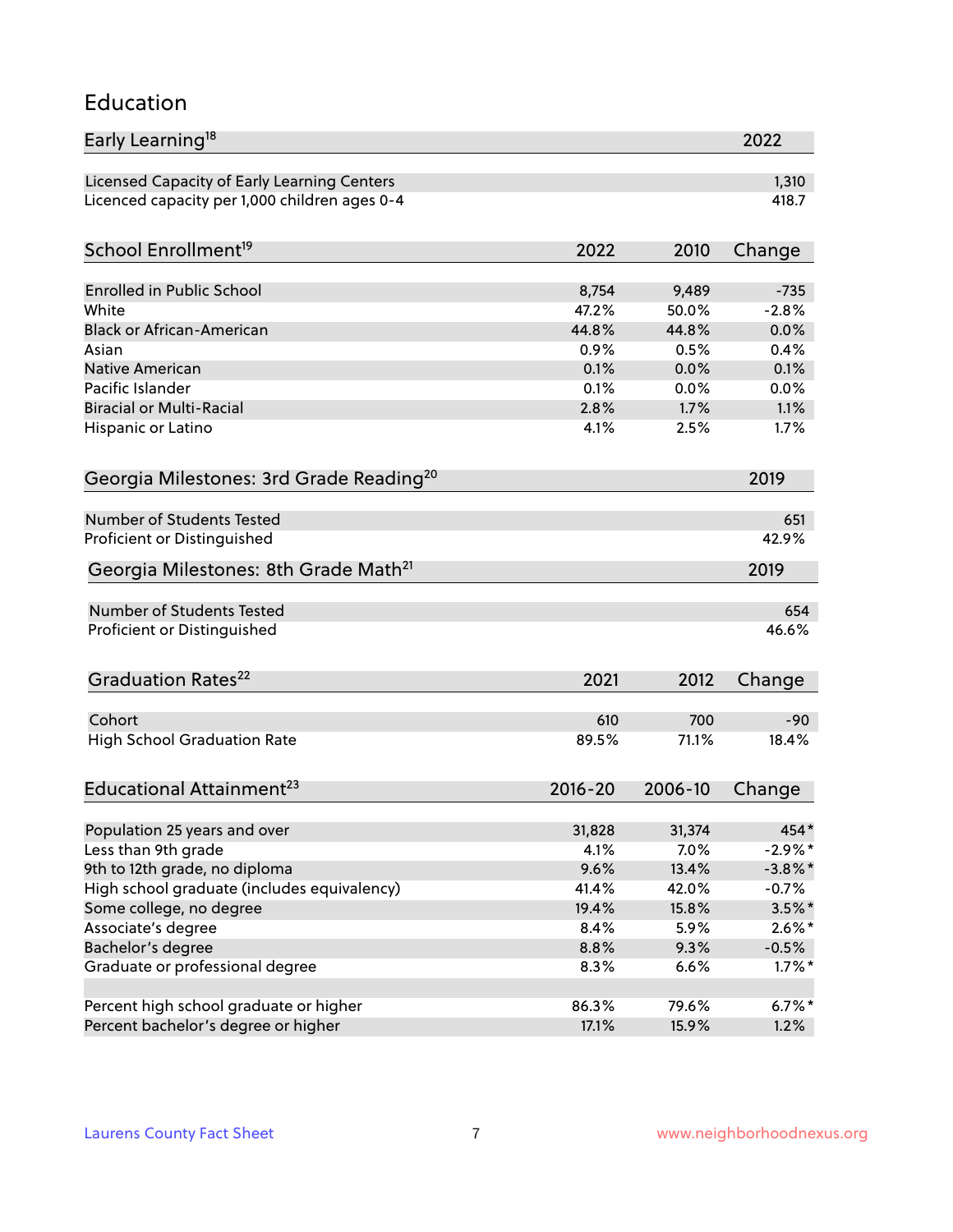### Housing

| Households by Type <sup>24</sup>                     | $2016 - 20$ | 2006-10 | Change     |
|------------------------------------------------------|-------------|---------|------------|
|                                                      |             |         |            |
| <b>Total households</b>                              | 17,159      | 17,669  | $-510$     |
| Family households (families)                         | 67.1%       | 69.1%   | $-2.0%$    |
| With own children under 18 years                     | 28.5%       | 31.5%   | $-3.0%$    |
| Married-couple family                                | 43.4%       | 47.0%   | $-3.6\%$ * |
| With own children of the householder under 18 years  | 14.7%       | 17.7%   | $-3.0\%$ * |
| Male householder, no wife present, family            | 6.9%        | 3.7%    | $3.2\%$ *  |
| With own children of the householder under 18 years  | 3.3%        | 2.3%    | 1.0%       |
| Female householder, no husband present, family       | 16.8%       | 18.4%   | $-1.6%$    |
| With own children of the householder under 18 years  | 10.4%       | 11.4%   | $-1.0%$    |
| Nonfamily households                                 | 32.9%       | 30.9%   | 2.0%       |
| Householder living alone                             | 29.7%       | 28.1%   | 1.6%       |
| 65 years and over                                    | 13.0%       | 11.7%   | 1.4%       |
|                                                      |             |         |            |
| Households with one or more people under 18 years    | 33.3%       | 36.1%   | $-2.8\%$ * |
| Households with one or more people 65 years and over | 34.4%       | 25.4%   | $9.0\%$ *  |
| Average household size                               | 2.71        | 2.64    | 0.07       |
| Average family size                                  | 3.34        | 3.24    | 0.10       |
|                                                      |             |         |            |
| Housing Occupancy <sup>25</sup>                      | $2016 - 20$ | 2006-10 | Change     |
|                                                      |             |         |            |
| Total housing units                                  | 21,602      | 21,164  | 438*       |
| Occupied housing units                               | 79.4%       | 83.5%   | $-4.1\%$ * |
| Vacant housing units                                 | 20.6%       | 16.5%   | $4.1\%$ *  |
| Homeowner vacancy rate                               | 1.1         | 1.3     | $-0.3$     |
| Rental vacancy rate                                  | 3.4         | 7.9     | $-4.4*$    |
|                                                      |             |         |            |
| Units in Structure <sup>26</sup>                     | $2016 - 20$ | 2006-10 | Change     |
|                                                      | 21,602      | 21,164  | 438*       |
| Total housing units<br>1-unit, detached              | 61.1%       | 63.4%   | $-2.3%$    |
|                                                      |             |         |            |
| 1-unit, attached                                     | 0.3%        | 0.5%    | $-0.2%$    |
| 2 units                                              | 3.8%        | 4.8%    | $-1.0%$    |
| 3 or 4 units                                         | 3.7%        | 3.9%    | $-0.2%$    |
| 5 to 9 units                                         | 2.8%        | 2.1%    | 0.7%       |
| 10 to 19 units                                       | 0.7%        | 0.4%    | 0.2%       |
| 20 or more units                                     | 0.3%        | 0.6%    | $-0.3%$    |
| Mobile home                                          | 27.2%       | 24.2%   | $2.9\%$ *  |
| Boat, RV, van, etc.                                  | 0.2%        | 0.1%    | $0.2\%$ *  |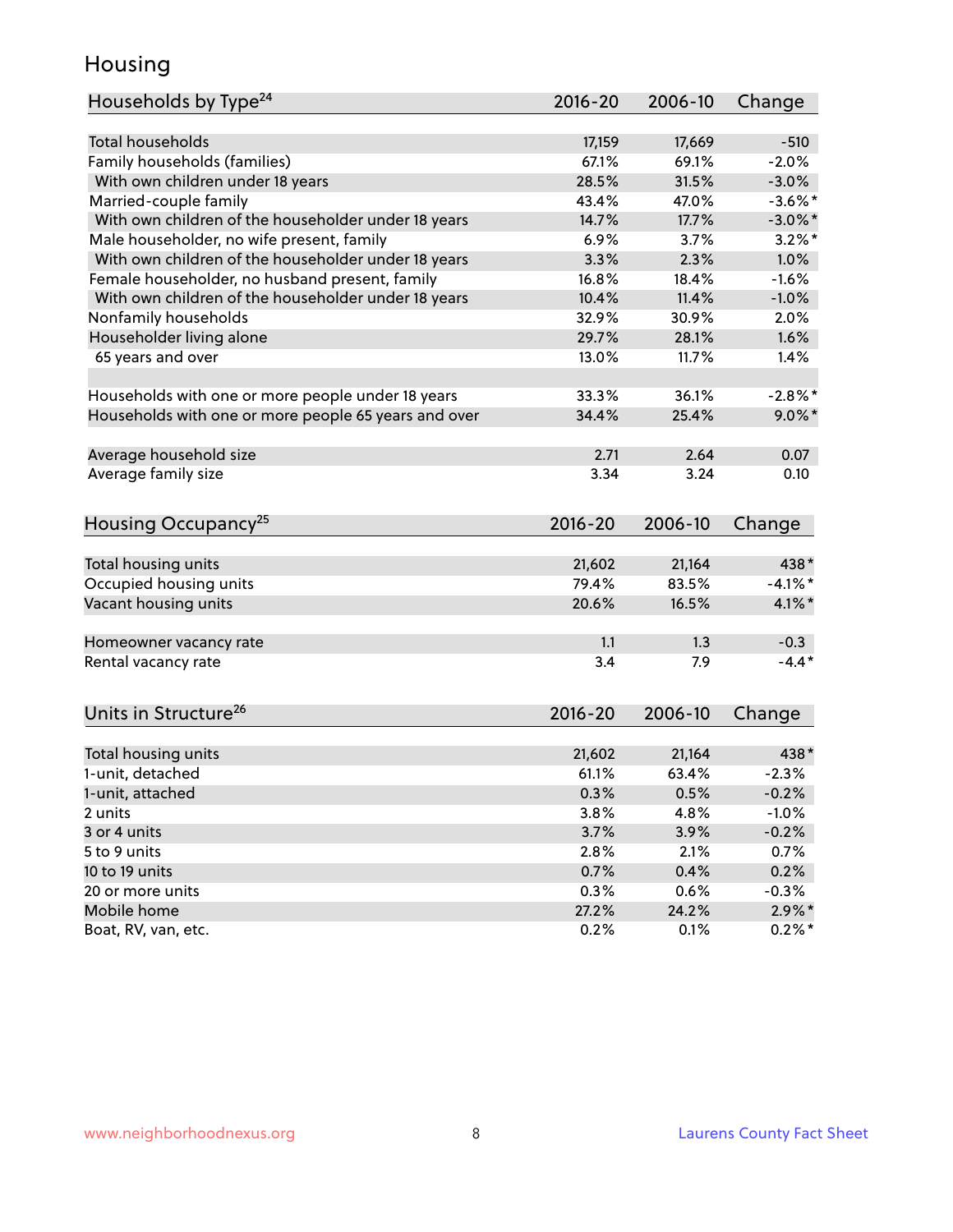# Housing, Continued...

| Year Structure Built <sup>27</sup>             | 2016-20         | 2006-10         | Change               |
|------------------------------------------------|-----------------|-----------------|----------------------|
| Total housing units                            | 21,602          | 21,164          | 438*                 |
| Built 2014 or later                            | 2.3%            | (X)             | (X)                  |
| Built 2010 to 2013                             | 1.2%            | (X)             | (X)                  |
| Built 2000 to 2009                             | 15.9%           | 14.2%           | 1.8%                 |
| Built 1990 to 1999                             | 21.6%           | 18.5%           | $3.1\%$ *            |
| Built 1980 to 1989                             | 18.0%           | 18.5%           | $-0.6%$              |
| Built 1970 to 1979                             | 16.9%           | 17.2%           | $-0.2%$              |
| Built 1960 to 1969                             | 11.4%           | 12.4%           | $-1.0%$              |
| Built 1950 to 1959                             | 6.7%            | 8.2%            | $-1.5%$              |
| Built 1940 to 1949                             | 2.9%            | 4.4%            | $-1.5%$ *            |
| Built 1939 or earlier                          | 3.0%            | 6.6%            | $-3.6\%$ *           |
| Housing Tenure <sup>28</sup>                   | 2016-20         | 2006-10         | Change               |
|                                                |                 |                 |                      |
| Occupied housing units                         | 17,159<br>63.0% | 17,669<br>67.6% | $-510$<br>$-4.6\%$ * |
| Owner-occupied                                 | 37.0%           | 32.4%           |                      |
| Renter-occupied                                |                 |                 | 4.6%*                |
| Average household size of owner-occupied unit  | 2.59            | 2.67            | $-0.09*$             |
| Average household size of renter-occupied unit | 2.91            | 2.58            | $0.33*$              |
| Residence 1 Year Ago <sup>29</sup>             | 2016-20         | 2006-10         | Change               |
| Population 1 year and over                     | 46,881          | 47,318          | $-437*$              |
| Same house                                     | 90.0%           | 88.6%           | 1.4%                 |
| Different house in the U.S.                    | 9.8%            | 11.3%           | $-1.4%$              |
| Same county                                    | 6.8%            | 8.0%            | $-1.2%$              |
| Different county                               | 3.1%            | 3.3%            | $-0.2%$              |
| Same state                                     | 1.8%            | 2.2%            | $-0.4%$              |
| Different state                                | 1.2%            | 1.1%            | 0.2%                 |
| Abroad                                         | 0.1%            | 0.1%            | 0.0%                 |
| Value of Housing Unit <sup>30</sup>            | 2016-20         | 2006-10         | Change               |
|                                                |                 |                 |                      |
| Owner-occupied units                           | 10,809          | 11,949          | $-1,140*$            |
| Less than \$50,000                             | 21.6%           | 23.3%           | $-1.7%$              |
| \$50,000 to \$99,999                           | 28.6%           | 33.2%           | $-4.6\%$ *           |
| \$100,000 to \$149,999                         | 14.6%           | 17.8%           | $-3.2\%$ *           |
| \$150,000 to \$199,999                         | 15.2%           | 9.1%            | $6.1\%$ *            |
| \$200,000 to \$299,999                         | 13.7%           | 11.8%           | 2.0%                 |
| \$300,000 to \$499,999                         | 3.6%            | 4.2%            | $-0.5%$              |
| \$500,000 to \$999,999                         | 1.7%            | 0.5%            | $1.2\%$ *            |
| \$1,000,000 or more                            | 0.9%            | 0.2%            | $0.7\%$ *            |
| Median (dollars)                               | 99,600          | 88,800          | 10,800*              |
| Mortgage Status <sup>31</sup>                  | 2016-20         | 2006-10         | Change               |
| Owner-occupied units                           | 10,809          | 11,949          | $-1,140*$            |
| Housing units with a mortgage                  | 34.6%           | 47.1%           | $-12.5%$ *           |
| Housing units without a mortgage               | 65.4%           | 52.9%           | 12.5%*               |
|                                                |                 |                 |                      |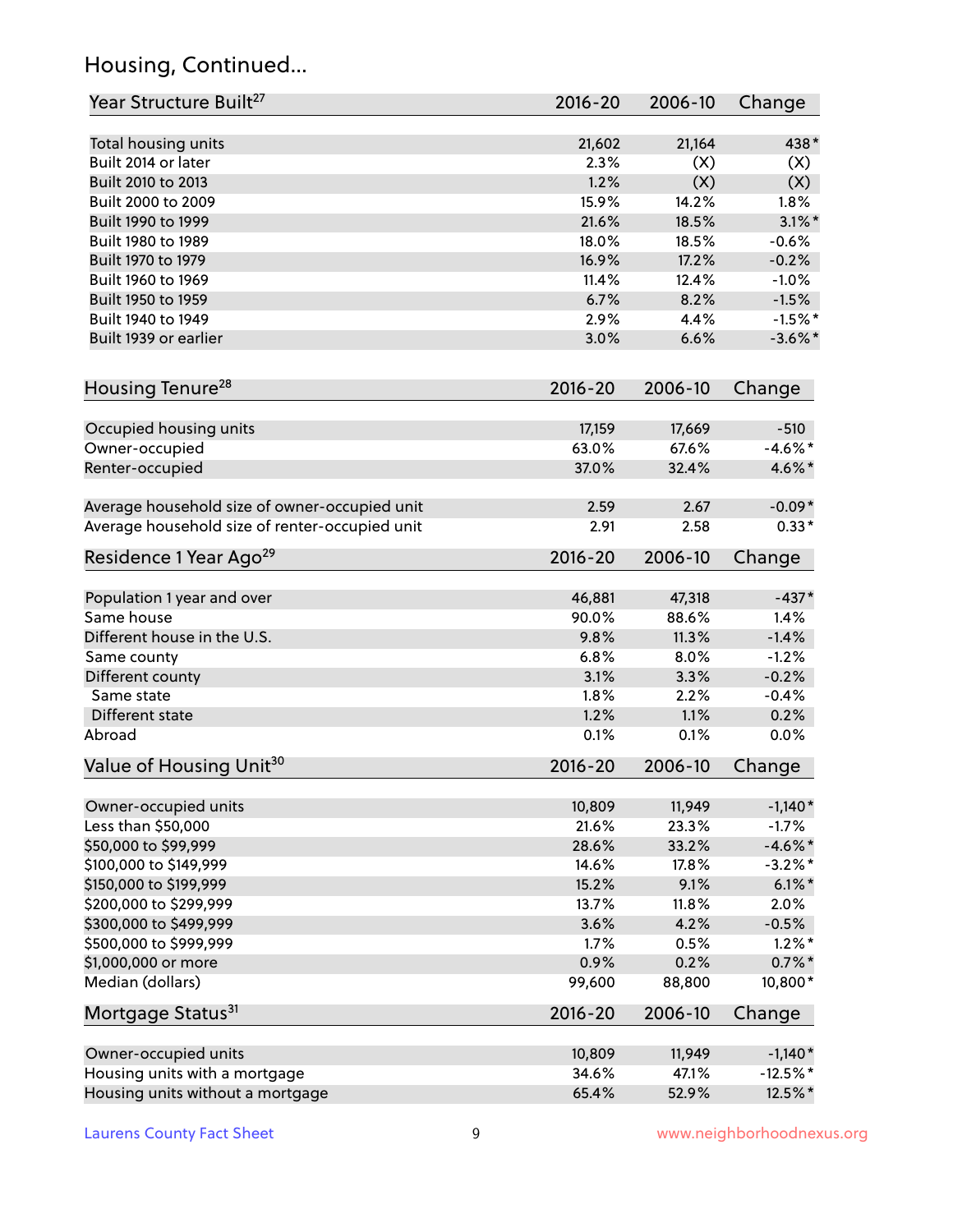# Housing, Continued...

| Selected Monthly Owner Costs <sup>32</sup>                                            | 2016-20     | 2006-10 | Change     |
|---------------------------------------------------------------------------------------|-------------|---------|------------|
| Housing units with a mortgage                                                         | 3,740       | 5,633   | $-1,893*$  |
| Less than \$300                                                                       | 0.3%        | 0.4%    | $-0.1%$    |
| \$300 to \$499                                                                        | 1.7%        | 3.4%    | $-1.7%$    |
| \$500 to \$999                                                                        | 35.6%       | 42.0%   | $-6.4\%$ * |
| \$1,000 to \$1,499                                                                    | 38.9%       | 31.1%   | $7.8\%$ *  |
| \$1,500 to \$1,999                                                                    | 16.7%       | 14.2%   | 2.5%       |
| \$2,000 to \$2,999                                                                    | 5.3%        | 6.8%    | $-1.6%$    |
| \$3,000 or more                                                                       | 1.6%        | 2.0%    | $-0.5%$    |
| Median (dollars)                                                                      | 1,129       | 1,052   | $77*$      |
| Housing units without a mortgage                                                      | 7,069       | 6,316   | 753*       |
| Less than \$150                                                                       | 6.6%        | 6.9%    | $-0.3%$    |
| \$150 to \$249                                                                        | 17.9%       | 24.1%   | $-6.2\%$ * |
| \$250 to \$349                                                                        | 25.7%       | 31.7%   | $-6.0\%$ * |
| \$350 to \$499                                                                        | 29.8%       | 22.5%   | $7.2\%$ *  |
| \$500 to \$699                                                                        | 12.8%       | 12.6%   | 0.2%       |
| \$700 or more                                                                         | 7.2%        | 2.2%    | $5.1\%$ *  |
| Median (dollars)                                                                      | 350         | 304     | 46*        |
| Selected Monthly Owner Costs as a Percentage of<br>Household Income <sup>33</sup>     | $2016 - 20$ | 2006-10 | Change     |
| Housing units with a mortgage (excluding units where<br>SMOCAPI cannot be computed)   | 3,689       | 5,621   | $-1,932*$  |
| Less than 20.0 percent                                                                | 52.3%       | 42.3%   | 10.0%*     |
| 20.0 to 24.9 percent                                                                  | 13.1%       | 17.2%   | $-4.1\%$ * |
| 25.0 to 29.9 percent                                                                  | 7.7%        | 11.5%   | $-3.8\%$ * |
| 30.0 to 34.9 percent                                                                  | 4.8%        | 6.0%    | $-1.2%$    |
| 35.0 percent or more                                                                  | 22.0%       | 23.0%   | $-1.0%$    |
| Not computed                                                                          | 51          | 12      | $39*$      |
| Housing unit without a mortgage (excluding units where<br>SMOCAPI cannot be computed) | 6,967       | 6,130   | 837*       |
| Less than 10.0 percent                                                                | 48.7%       | 45.3%   | 3.4%       |
| 10.0 to 14.9 percent                                                                  | 17.3%       | 18.0%   | $-0.7%$    |
| 15.0 to 19.9 percent                                                                  | 9.1%        | 10.3%   | $-1.2%$    |
| 20.0 to 24.9 percent                                                                  | 4.7%        | 8.4%    | $-3.8\%$ * |
| 25.0 to 29.9 percent                                                                  | 4.4%        | 3.9%    | 0.6%       |
| 30.0 to 34.9 percent                                                                  | 1.7%        | 5.2%    | $-3.5%$ *  |
| 35.0 percent or more                                                                  | 14.0%       | 8.8%    | $5.2\%$ *  |
| Not computed                                                                          | 102         | 186     | $-84$      |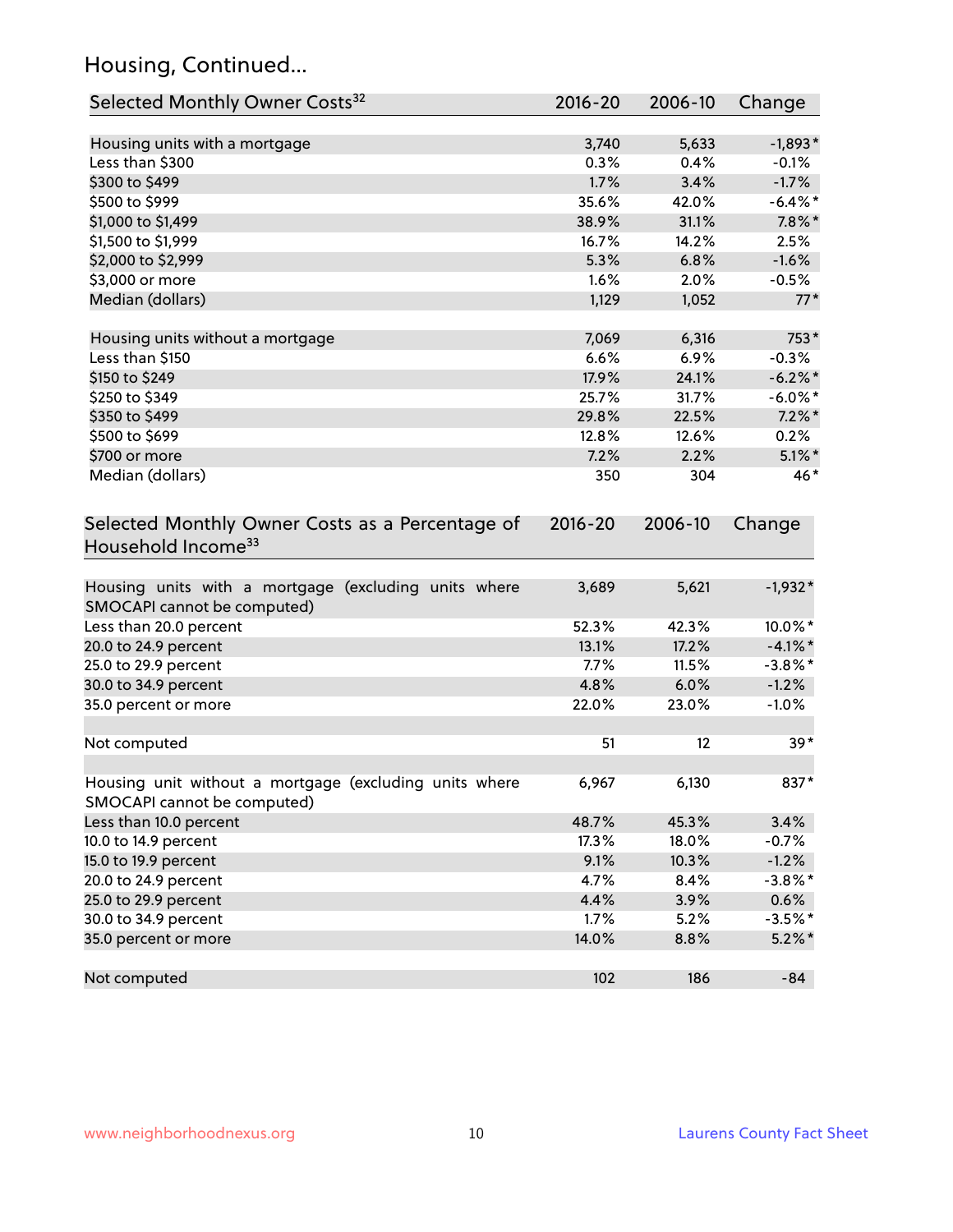# Housing, Continued...

| Gross Rent <sup>34</sup>                                                       | $2016 - 20$ | $2006 - 10$ | Change     |
|--------------------------------------------------------------------------------|-------------|-------------|------------|
|                                                                                |             |             |            |
| Occupied units paying rent                                                     | 5,655       | 5,136       | $519*$     |
| Less than \$200                                                                | 2.1%        | 7.9%        | $-5.8\%$ * |
| \$200 to \$499                                                                 | 26.0%       | 31.3%       | $-5.3\%$   |
| \$500 to \$749                                                                 | 37.0%       | 41.3%       | $-4.3\%$   |
| \$750 to \$999                                                                 | 20.3%       | 13.3%       | $7.0\%$ *  |
| \$1,000 to \$1,499                                                             | 12.1%       | 5.4%        | $6.7\%$ *  |
| \$1,500 to \$1,999                                                             | 2.0%        | 0.8%        | $1.3\%$ *  |
| \$2,000 or more                                                                | 0.4%        | 0.0%        | 0.4%       |
| Median (dollars)                                                               | 622         | 558         | $64*$      |
| No rent paid                                                                   | 695         | 584         | 111        |
| Gross Rent as a Percentage of Household Income <sup>35</sup>                   | $2016 - 20$ | 2006-10     | Change     |
| Occupied units paying rent (excluding units where GRAPI<br>cannot be computed) | 5,456       | 4,856       | 600        |
| Less than 15.0 percent                                                         | 15.9%       | 22.6%       | $-6.7%$ *  |
| 15.0 to 19.9 percent                                                           | 12.0%       | 12.5%       | $-0.5%$    |
| 20.0 to 24.9 percent                                                           | 11.9%       | 13.8%       | $-1.9\%$   |
| 25.0 to 29.9 percent                                                           | 11.9%       | 7.7%        | $4.2\%$ *  |
| 30.0 to 34.9 percent                                                           | 7.6%        | 7.5%        | 0.1%       |
| 35.0 percent or more                                                           | 40.7%       | 35.8%       | 4.9%       |

Not computed and the set of the set of the set of the set of the set of the set of the set of the set of the set of the set of the set of the set of the set of the set of the set of the set of the set of the set of the set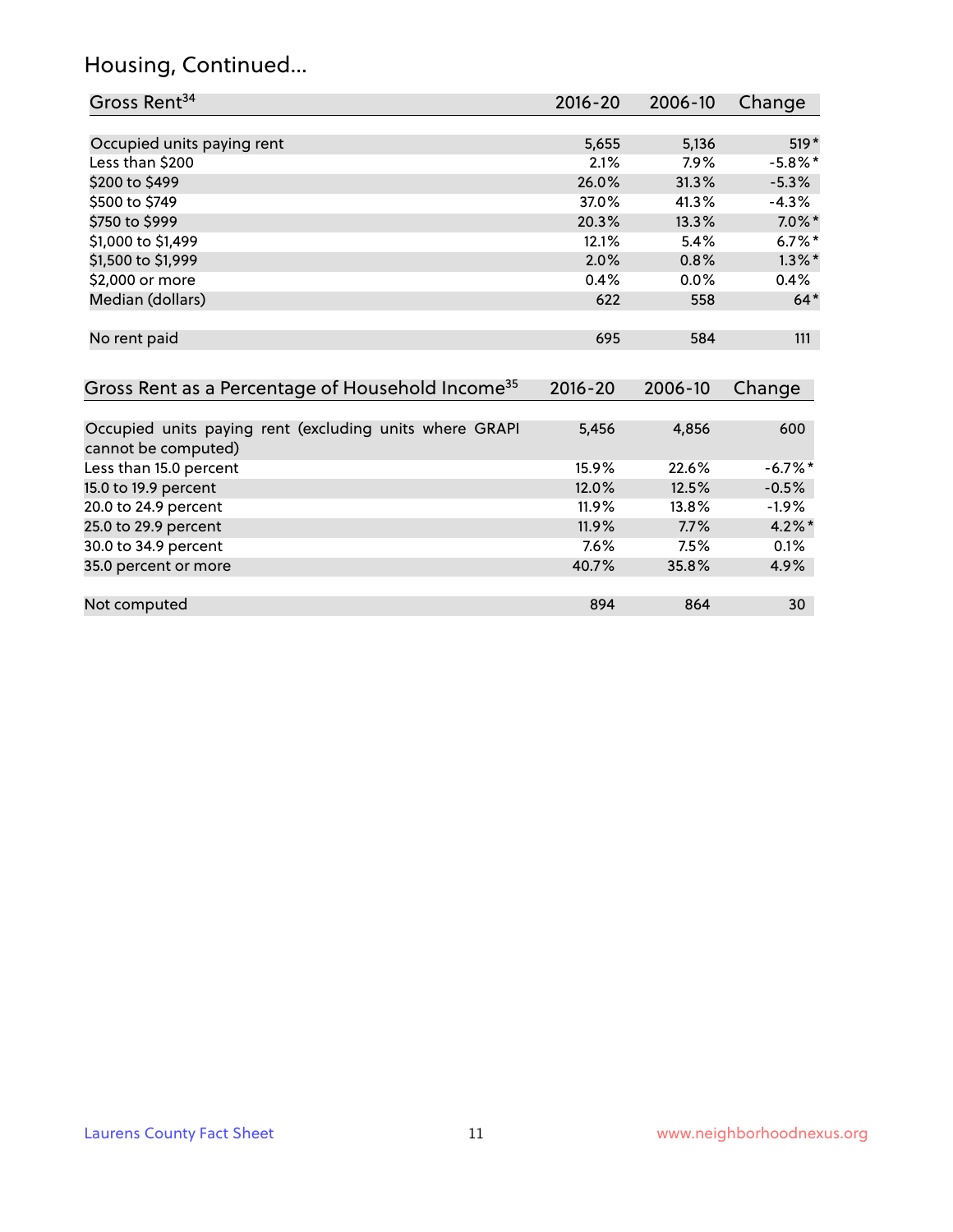# Community Involvement

| 2020   |
|--------|
|        |
| 32,579 |
| 22,574 |
| 69.3%  |
|        |

## Transportation

| Commuting to Work <sup>37</sup>           | 2016-20     | 2006-10 | Change    |
|-------------------------------------------|-------------|---------|-----------|
|                                           |             |         |           |
| Workers 16 years and over                 | 17,558      | 19,201  | $-1,643*$ |
| Car, truck, or van - drove alone          | 86.5%       | 87.6%   | $-1.1\%$  |
| Car, truck, or van - carpooled            | 9.6%        | 8.3%    | $1.3\%$   |
| Public transportation (excluding taxicab) | 0.1%        | 0.1%    | $-0.0%$   |
| Walked                                    | 1.1%        | 0.8%    | 0.3%      |
| Other means                               | 0.7%        | $1.6\%$ | $-0.9\%$  |
| Worked at home                            | 2.1%        | $1.6\%$ | 0.6%      |
|                                           |             |         |           |
| Mean travel time to work (minutes)        | 24.8        | 21.4    | $3.4*$    |
|                                           |             |         |           |
| Vehicles Available <sup>38</sup>          | $2016 - 20$ | 2006-10 | Change    |
|                                           |             |         |           |
| Occupied housing units                    | 17,159      | 17,669  | $-510$    |
| No vehicles available                     | 5.9%        | 7.5%    | $-1.6%$   |
| 1 vehicle available                       | 41.8%       | 39.6%   | 2.2%      |
| 2 vehicles available                      | 32.6%       | 34.8%   | $-2.2%$   |
| 3 or more vehicles available              | 19.7%       | 18.1%   | $1.6\%$   |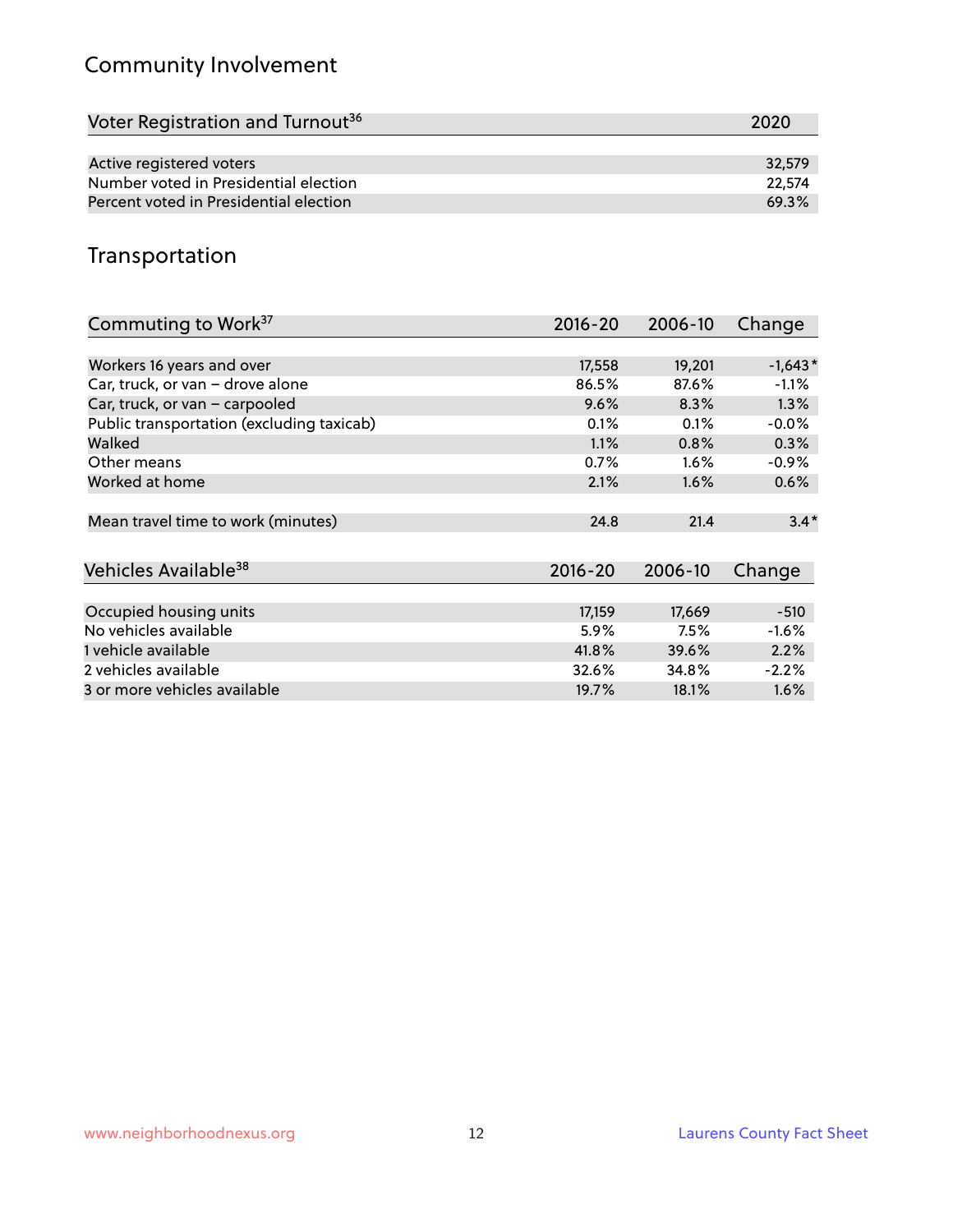#### Health

| Health Insurance coverage <sup>39</sup> | 2016-20 |
|-----------------------------------------|---------|
|-----------------------------------------|---------|

| Civilian Noninstitutionalized Population                | 46,611 |
|---------------------------------------------------------|--------|
| With health insurance coverage                          | 87.0%  |
| With private health insurance coverage                  | 58.8%  |
| With public health coverage                             | 40.3%  |
| No health insurance coverage                            | 13.0%  |
| Civilian Noninstitutionalized Population Under 19 years | 12,226 |
| No health insurance coverage                            | 6.0%   |
| Civilian Noninstitutionalized Population 19 to 64 years | 26,382 |
| In labor force:                                         | 17,375 |
| Employed:                                               | 16,567 |
| With health insurance coverage                          | 83.2%  |
| With private health insurance coverage                  | 36.8%  |
| With public coverage                                    | 8.5%   |
| No health insurance coverage                            | 16.8%  |
| Unemployed:                                             | 808    |
| With health insurance coverage                          | 56.3%  |
| With private health insurance coverage                  | 36.8%  |
| With public coverage                                    | 19.9%  |
| No health insurance coverage                            | 43.7%  |
| Not in labor force:                                     | 9,007  |
| With health insurance coverage                          | 76.8%  |
| With private health insurance coverage                  | 41.9%  |
| With public coverage                                    | 43.9%  |
| No health insurance coverage                            | 23.2%  |

# **Health Factors Most Recent** And The Control of the Control of The Control of The Control of The Control of The Control of The Control of The Control of The Control of The Control of The Control of The Control of The Contr

| Premature Death (YPLL before age 75 per 100,000 population, age-adjusted) <sup>40</sup> | 12,655.6 |
|-----------------------------------------------------------------------------------------|----------|
| Average number of Physically Unhealthy Days <sup>41</sup>                               | 5.3      |
| Average number of Mentally Unhealthy Days <sup>42</sup>                                 | 5.8      |
| Low Birthweight Births <sup>43</sup>                                                    | $10.7\%$ |
| Diabetes Prevalence <sup>44</sup>                                                       | 13.8%    |
| HIV Prevalence (per 100,000 population) <sup>45</sup>                                   | 489.5    |
| Rate, Deduplicated ER Visits for Asthma, Ages 0-17 <sup>46</sup>                        | 1.192.9  |